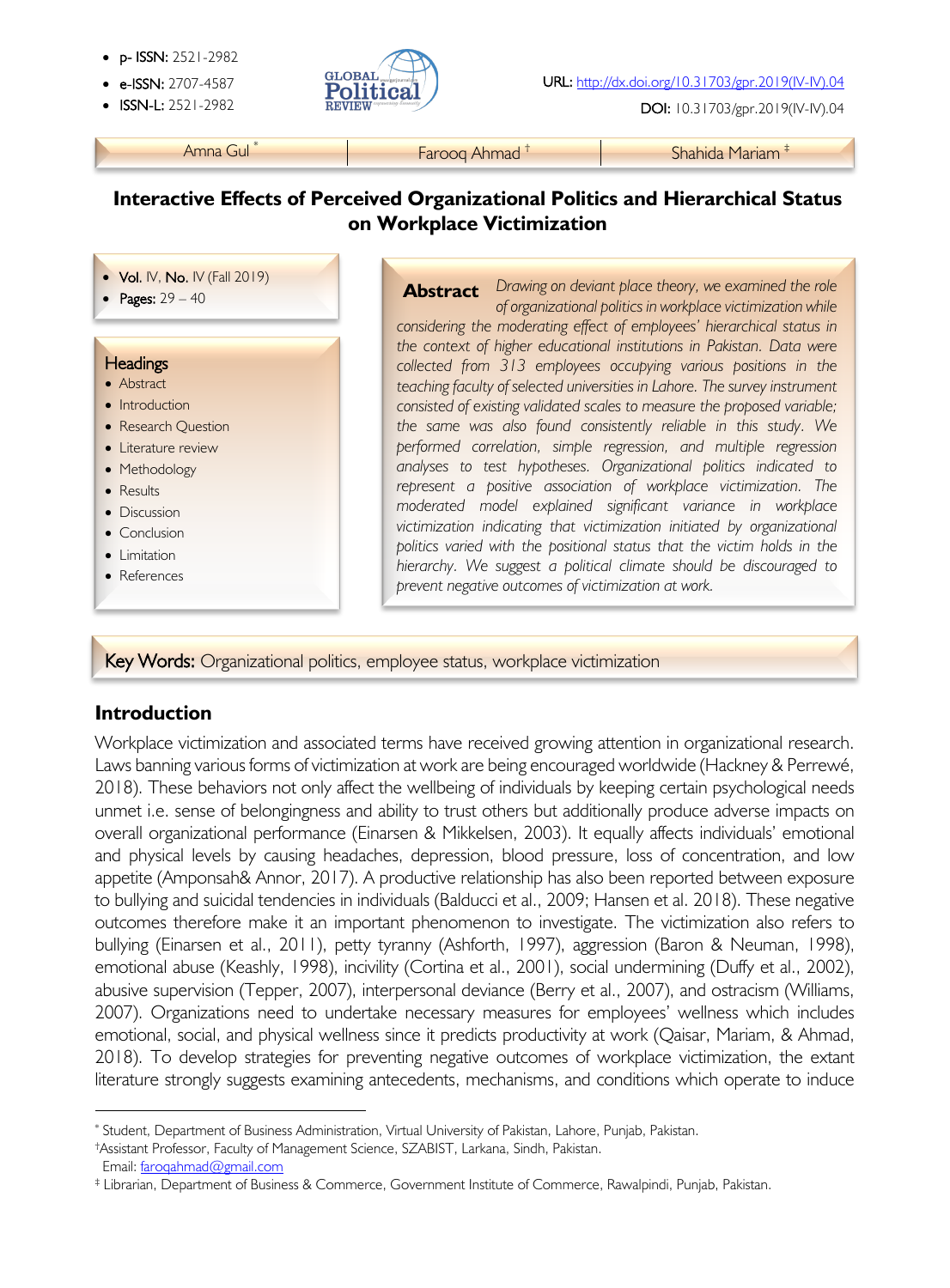workplace victimization. This sets the Ground for the study exploring the interactive role of organizational politics and hierarchical status in predicting victimization within the context of higher education in Pakistan.

### **Problem Statement**

Higher educational institutions seek to provide its people (both staff and students) with a friendly and healthy learning environment. However, they are plagued by multiple acts of intimidation and workplace terror owing to different reasons i.e. diversity, competitions, unemployment, economic downturns, and victimization culture. Some people may be more vulnerable as targets of victimization than others (Scott & Judge, 2013). Studies show that compared with personal characteristics i.e. personality traits, work environment factors such as organizational politics strongly influence the occurrence of victimization at work (Amponsah-Tawiah & Annor, 2017). Literature also indicates that power structures in groups are related to victimization (Babarro et al., 2017) and that status hierarchies influence negative ties formation (Rubineau, Lim, & Neblo, 2019). The research, however, lacks evidence indicating convergence of organizational politics and hierarchical status in predicting workplace victimization. This suggests a need to examine these relationships for creating peaceful workplaces and to mitigate the consequences of victimization. Whether these behaviors are intentional or unintentional becomes less important when investigating from the target's perspective. Therefore, for the sake of parsimony, we focused on a mild level of victimization in the form of bullying and incivility being two very common workplace behaviors.

### **Research Questions**

Perpetrators of victimization choose their targets randomly; some people are more likely to be targeted than others for different reasons. The study of such factors alongside the receiving end of victimization equation (i.e. target or victim) will broaden the theory of workplace victimization. Taking into account the employees' hierarchical status, perceptions of politics and personal experiences of victimization, two questions guided this study; (1) what is the nature of the relationship between organizational politics and workplace victimization in universities?, and (2) does victims' hierarchical status play a moderating role in organizational politics and victimization relationship?

### **Significance of the Study**

This study replicates and extends the existing research on victimization in three ways. First, there is a lack of applied research on victimization outside the corporate sector. Acknowledging the need for healthy social interactions in educational settings, this study is an attempt to examine everyday social (antisocial) behaviors i.e. victimization in the form of bullying and incivility among university-level teaching faculties. Secondly, the considerable focus of research in Pakistan has remained on extreme forms of workplace victimizing behaviors i.e. sexual harassment. It excluded the voice of those who experience a lower or moderate level of intimidation. This study is an attempt to fill this gap by operationalizing workplace victimization in terms of moderate aggressive behaviors like bullying and incivility. Thirdly, this study has examined less researched hierarchical status in the context of organizational politics and workplace victimization. The findings of this study are expected to help create friendly and conducive workplace cultures by taking necessary measures to prevent politics and victimizations at work.

## **Literature Review**

### **Workplace Victimization**

Aquino and Thau (2009) defined victimization as the incidents in which physical or psychological harm to others at work is caused by individuals by using words or actions. It refers to any behavior that impairs employees' essential psychological needs (Dash & Jena, 2019). Workplace victimization is a complex issue that Comes in many shades and shapes at different levels. 'Victimization' is a traditional term with different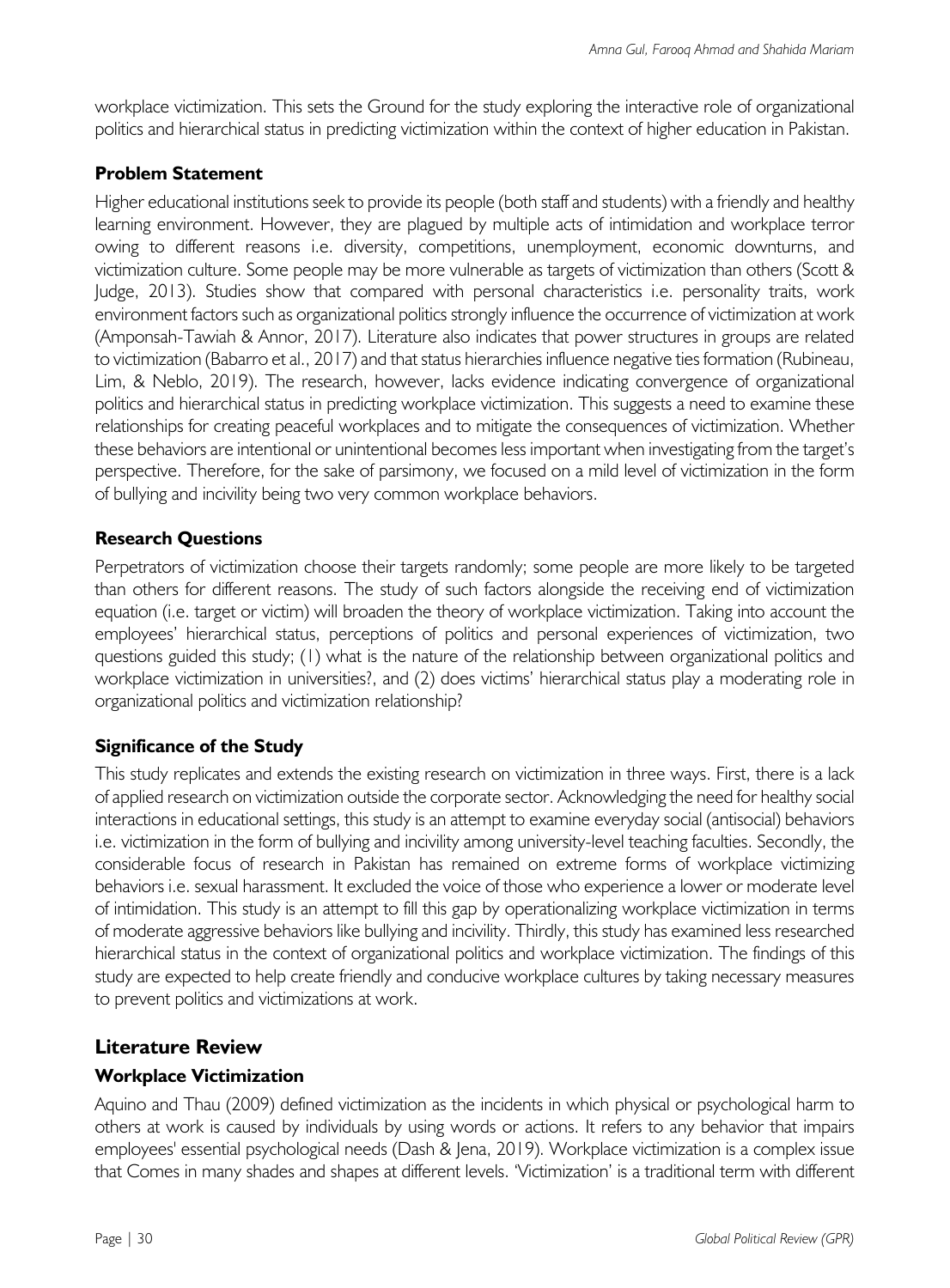labels referring to this phenomenon which include bullying (Einarsen et al., 2011) and incivility (Cortina et al., 2001). Researchers have also acknowledged personal and political dimensions of victimization as a 'rational' Choice i.e. sabotaging the performance of colleagues to improve one's situation or getting rid of those who can be a burden or threatened (Salin, 2003).

#### **Organizational Politics**

Organizational politics refers to informal behaviors and intentional acts for the protection or enhancement of one's self-interest (Amponsah & Annor, 2016). Ferris et al (1996) view organizational politics as informal, non-sanctioned, behaviors which may cause conflict and disharmony by putting employees or groups against one another, or organizational objectives and culture. Politics may create a poor social environment at the workplace entailing non-transparent decision making, injustice, and unfairness. Increased internal competition, globalization, restructuring, downsizing, reduced promotional opportunities, increased workloads, and reward systems make workplace prone to political tactics (Salin, 2003). Several job-related factors (workloads, job control, role ambiguity) , team characteristics (social climate, support, interpersonal relationships), styles of leadership, organizational factors (structure and culture), career development (job security and growth opportunities), work interface (work and leisure time conflict) may trigger politics and victimizations at work (Johan et al., 2007; Trépanier et al., 2016). For example, a career-oriented employee may be victimized under political dispositions (Lane et al., 2018).

#### **Organizational Politics and Workplace Victimization**

Organizational factors (i.e. support, ethical climate, justice, and trust) are important predictors of workplace deviance (Alias & Rasdi, 2015). The events of organizational politics occur within the social arena of the organization. Perceptions of unfairness and lack of moral consideration stemming from politics translate into a poor social environment at the workplace making it an environmental antecedent of victimization (Cortina et al., 2018). The relationship of a politically inclined environment with victimization can be based on different assumptions. Organizational politics, by triggering the stress process, make people prone to hostile thoughts and negative feelings which elicits aggression leading to conflicts and victimization (Balducci et at., 2012; Lane et al., 2018). Hectic and competitive work environment makes people use dysfunctional office politics to fulfill self-interests (Salin, 2003). Bullying stems from organizational politics (Salin, 2005), workrelated environmental stressors (Johan et al., 2007; Balducci et al., 2012), and organizational culture (An & Kang, 2016). Braithwaite et al., (2008) examined the impact of organizational context (management strategies to manage shame and pride at work) on workplace victimization. Accordingly, we hypothesized that:

*Hypothesis 1: Exposure to organizational politics increases the chances of someone being a target of workplace victimization.*

#### **The Moderating Role of Hierarchical Status**

Work position and related legitimate power indicate the status that an employee holds within his hierarchy (French et al., 1959). It determines how high versus low positions will be treated how (Aquino, 2000); an experience of hostile interpersonal behaviors depends on who instigates and who receives it. In organizations, there is at least one subordinate group who receives a disproportionate share of negative liabilities e.g. social stigma, high level of punishments, and poor health facilities (Jia et al., 2018). The seniors usually victimize those lower in hierarchical status due to the higher level of the authority vested in their high-status positions (Ash-Houchen & Lo, 2018). Contrarily, low-status employees are not only deprived of benefit from the political decision-making style initiated by high ranked employees but they get victimized because of lower social status (Aquino et al., 1999).

Drory (1993) found supervisory positions moderate the relationship of job attitudes on perceptions of organizational politics. Aquino, Galperin, and Bennett (2004) predicted that people with low status reacted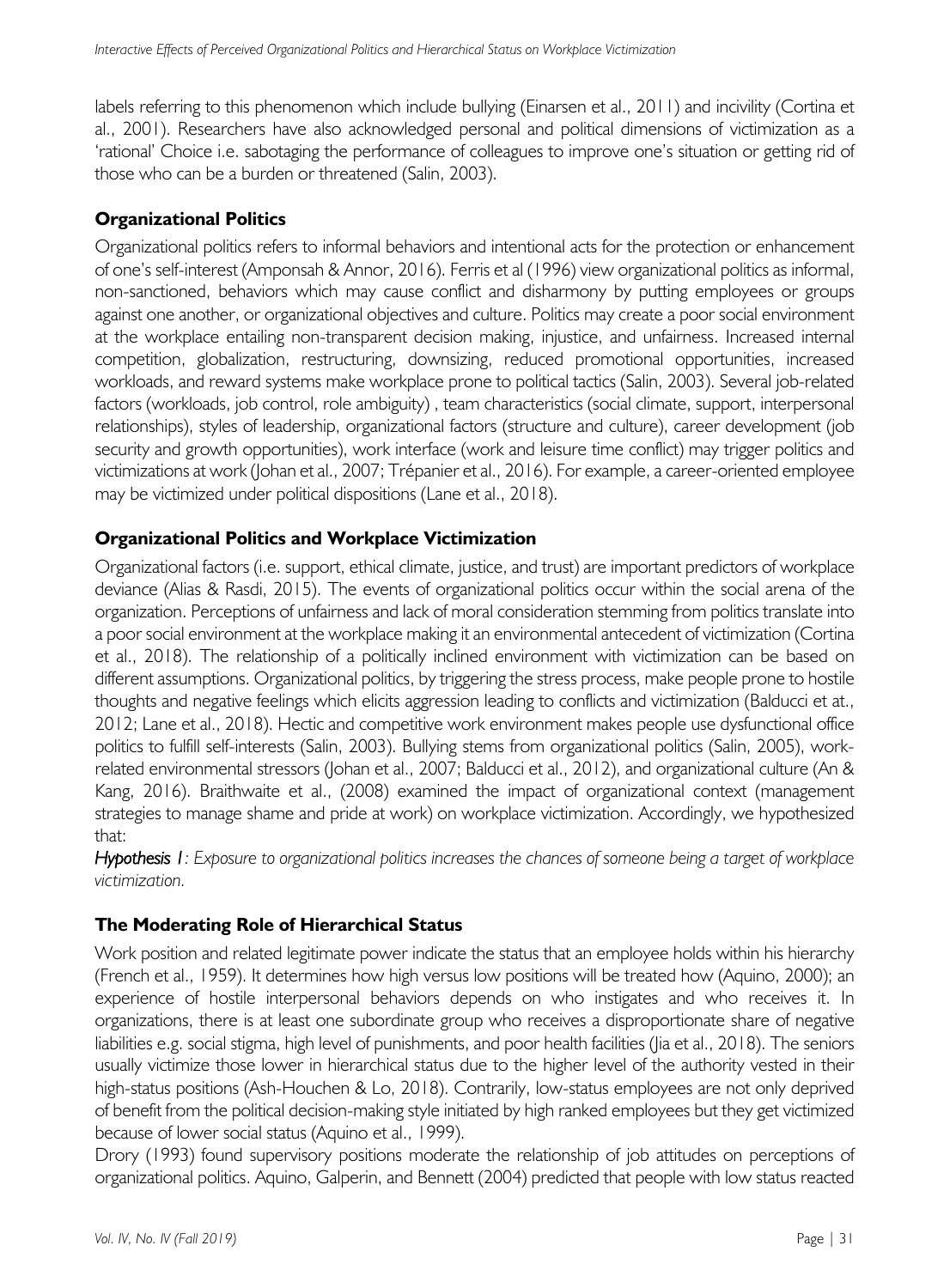defensively to self-invalidating acts leading to moderating the behavior of hierarchal position between interactional justices and deviance. Itzkovich (2014) predicted that incivility inflicted more damage When perpetrated by higher status employees by introducing psychological violations of the contract and intentions to withdraw. Uncivil acts were found to be higher in managers compared to incivility perpetrated by a peer. Accordingly, we hypothesized that:

*Hypothesis 2: The hierarchical status of the victim will moderate the association of 'organizational* politics' *with 'victimization' such that it is stronger for employees with lower positions at the workplace than those in higher positions.*

### **Theoretical Model**

The literature nattered above provides a basis for empirical testing of the following theoretical framework (Figure 1). Deviant place theory explains the proposed model in the way that employees in lower hierarchical positions with greater exposure to organizational political climate would be more likely to become targets of workplace victimization (Seigel, 2006).



**Figure 1:** Theoretical framework

# **Methodology**

The present research followed the positivism research paradigm with deductive reasoning. A crosssectional and correlational design has been used to test the proposed model. The potential causal influences are drawn from regression.

### **Sample and Procedure**

The sample consisted of 313 employees holding a different hierarchical position within teaching faculties of selected public and private universities in Lahore. The convenience sampling approach was adopted since it is considered suitable when the population is very large and there is no sampling frame. We randomly distributed 400 questionnaires to different individuals available at their work desk on the day of data collection. The 340 questionnaires were received back of which only 313 questionnaires were found properly filled (affective response rate 78%). The remaining questionnaires were discarded being not useable in this research due to large scale missing values.

### **Measures: Reliability and Validity**

Pre-validated measures were adopted to assess proposed variables; reliability coefficients established in this study are shown in Table 1. We assessed perceived organizational politics using 15 items (Kacmar & Carlson, 1997) and workplace victimization using 39 items on five-point Likert scales; 19 items indicating the prevalence of bullying (Einarsen, Hoel, & Notelaer, 2009) and 20 items assessing incivility (Martin & Hine, 2005) at work. Employees' hierarchical status was determined using five categorical positions held within the teaching faculty of their university; lecturer (lower hierarchical status), Assistant Professor, Associate Professor, Professor, and Dean/Chairman of Faculty (higher hierarchical status).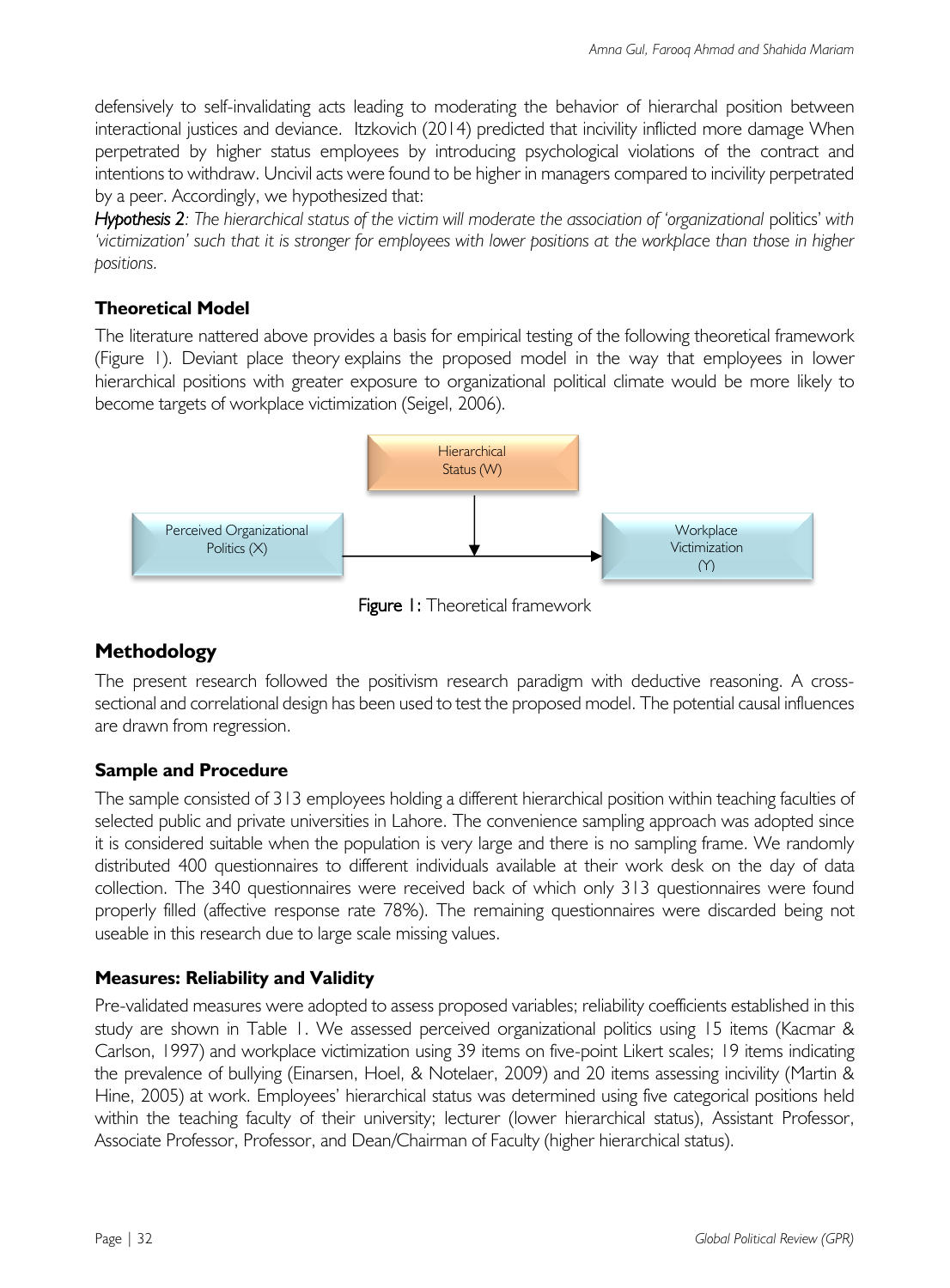| Variables               | Number of Items | Cronbach's Alpha $(\alpha)$ |  |  |
|-------------------------|-----------------|-----------------------------|--|--|
| Organizational politics |                 | 797                         |  |  |
| Workplace victimization | 39              | 852                         |  |  |

Table 1. Reliability and validity of measures

Convergent validity was determined using confirmatory factor analysis. The significant item loadings of above.700 ( $p$ <.001), total variance explained above.500, and Alpha coefficient exceeding 0.700 for organizational politics and workplace victimization (bullying and incivility) indicated good convergent validity (Koivisto & Hamari, 2014). The square root of AVE for all variables greater than their correlation with other variables indicated better discriminant validity (Hair et al., 2010; Thatcher et al., 2018).

## **Results**

### **Sample**

The sample profile  $(n=313)$  was computed along with gender, age, marital status, education, the status of positions held by the respondents. It represented males (87%), age between 21–45 years (73%), and married (83%). Participants indicated to be highly educated; bachelor degree (24%), master's degree (56%), MS/M.Phil. degree (6%), and doctoral degree (2%). They represented status along with different hierarchical positions; lecturers (53%), Assistant Professors (18%), Associate Professors (17%), professors (8%), and Dean/Chairman of Faculty (4%). This indicates that a larger portion of the sample was male dominant, highly educated, and holding significant status varying along with academic positions within universities.

### **Descriptive Statistics**

Descriptive statistics were computed to analyze means, standard deviation, skewness, and kurtosis to evaluate central tendency, normality, and stability. The mean values ranged from 1.91 (hierarchical status) to 3.168 (workplace victimization) with standard deviation ranging from 1.163 to .399, respectively which showed a good level of the central tendency and normality of data in this study. The normal distribution of data was also indicated by frequencies and histograms generated for each variable.

## **Correlation Analysis**

Pearson's correlation analysis using Bootstrapping was performed. Results indicated significant positive correlations (-.543  $\leq$  r  $\leq$  .544, p  $\lt$  .01) among proposed variables (Table 2). Organizational politics indicated a significant positive relationship with workplace victimization (.544). The hierarchical status showed significant negative relationships with workplace victimization (-.883) and organizational politics (- .543).

| Variables                  | <b>Items</b> | Mean  | - Std. Deviation |         |          |  |
|----------------------------|--------------|-------|------------------|---------|----------|--|
| 1. Organizational politics | ר ו          | 3121  | -399             |         |          |  |
| 2. Workplace victimization | 39.          | 3168  | .406             | 544**   |          |  |
| 3. Hierarchical status     |              | 1910. | 163              | - 543** | $-883**$ |  |

Table 2. *Correlational outcomes (n=313)*

a \*\* Correlation is significant at the 0.01 level (2-tailed).

### **Testing Assumptions of Regression Analysis**

Regression analysis aims to evaluate the strength and direction of the relationship among various variables in a given regression model assuming that change in the outcome variable depends on one or more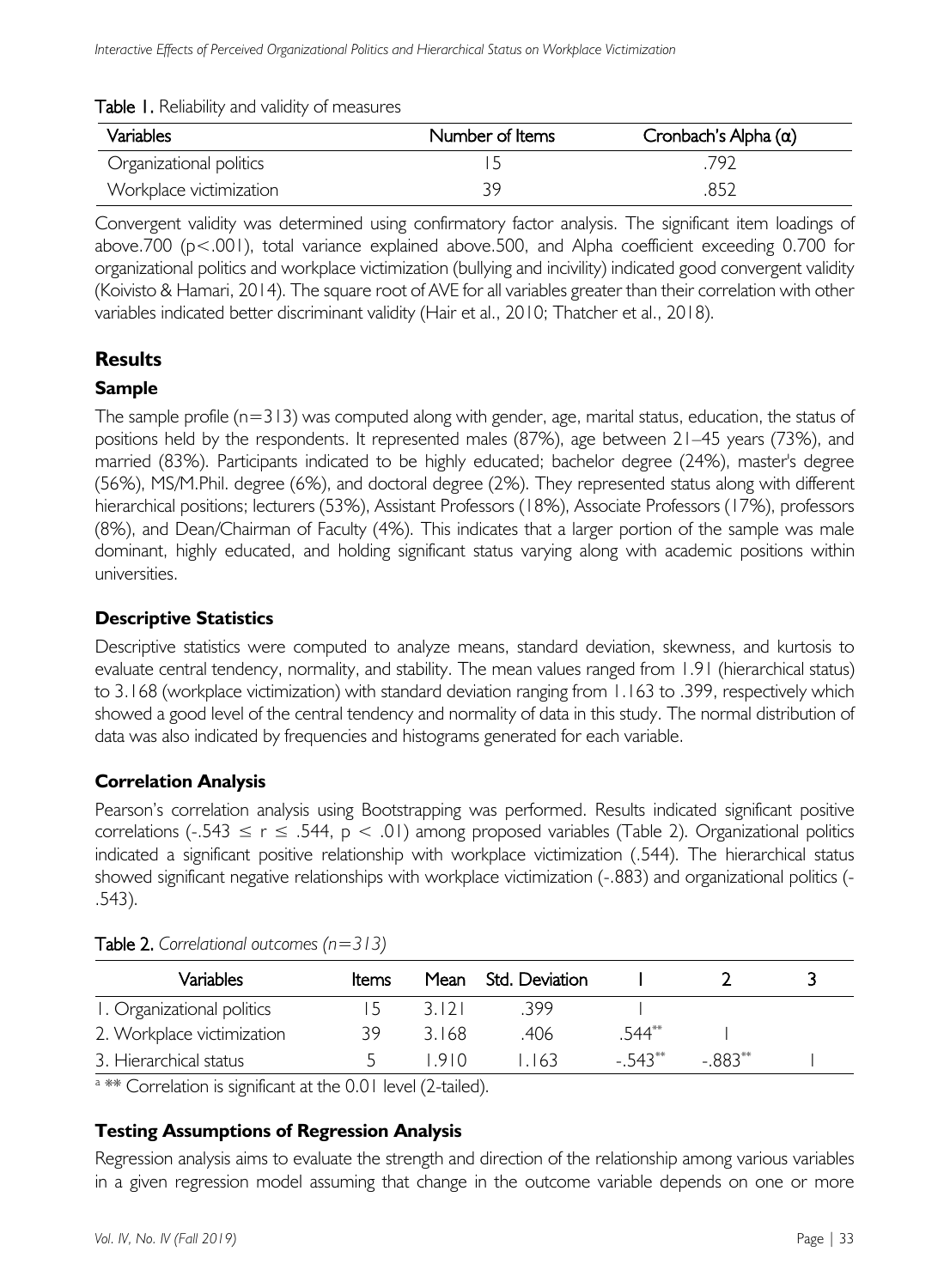Independent variables. Regression results are considered reliable if data satisfy at least five key assumptions like independence of observations, no multicollinearity, normality, linearity, and homoscedasticity (Hoffmann, 2010). The violations of such assumptions are considered to be problematic which increases probability errors and misrepresents the relationship among variables (Osborne & Waters, 2002). Independence was evaluated using the Durbin-Watson test  $(0 \le d \le 4)$ ; no autocorrelation was observed. Normal P-P plots of standardized residuals indicated the linearity of data used. The values of skewness and kurtosis, as well as histograms and normal P-P plots for all models, satisfied the normality assumption. Multicollinearity was not indicated; the value of Tolerance > .2, VIF < 4, and Condition Index< 30 were acceptable in all models. A Scatter plot of standardized residuals (Y-axis) and standardized predicted values of regression (X-axis) was examined which revealed that the distribution of residuals was symmetrical around zero which satisfied homoscedasticity.

### **Effect of Organizational Politics on Workplace Victimization**

Simple linear regression analysis was conducted to assess the association of organizational politics (OP) and workplace victimization (WV). The assumptions of this regression model; independence, linearity, normality, multicollinearity, and homoscedasticity were found satisfied. Results presented in Table 3 showed that organizational politics explained 31% variance in workplace victimizations ( $R^2$  = .307, F (1,  $311$ ) = 137.636, p < .001). The model also predicted a 56% incremental change in workplace victimization through an additional one-unit change in organizational politics  $(b=.564, p<.001)$ . Accordingly, we accepted *hypotheses 1.* This relationship is represented by Equation 1.

| Model                      |                                                                                                                                  | $R-$<br>Square                   |          | Unstandardized<br>Coefficients |        |            |
|----------------------------|----------------------------------------------------------------------------------------------------------------------------------|----------------------------------|----------|--------------------------------|--------|------------|
| DV                         | Predict<br>ors                                                                                                                   | Chang<br>e<br>(∆R <sup>2</sup> ) | В        | Std.<br>Error                  | β      |            |
| Workplace<br>victimization | (Constant)                                                                                                                       |                                  | $1.408*$ | 15 I                           |        | $9.316***$ |
|                            | Organizational politics                                                                                                          | $.307**$                         | $.564**$ | .048                           | .554** | $11.732**$ |
|                            | $\sim$ D $-$ FE4 D <sup>2</sup> $-$ 207 A.J. D <sup>2</sup> $-$ 20E AD <sup>2</sup> $-$ 207 F/L 2LIN $-$ 127/2/ $\sim$ $\sim$ 0E |                                  |          |                                |        |            |

Table 3. Regression model for organizational politics and workplace victimization

s: R = .554, R<sup>2</sup> = .307, Adj. R<sup>2</sup> = .305, ΔR<sup>2</sup> = .307, F (1, 311) = 137.636, p<.05

orkplace victimization,  $OP = Organization$  politics

**Equation 1:** Workplace victimization =  $1.408 + .564$  (Organizational politics) + e

### **Moderating Effect of Hierarchical Status**

Moderation analysis was performed using Hayes's (2017) PROCESS Model 1 for SPSS. The workplace victimization (WV) was entered as dependent variable (Y), organizational politics (OP) as an independent variable (X), and hierarchical status (HS) as moderating variable (M) in the model. The option to mean center for products was selected to create an interaction term (OP×HS) in the model. The results (Table 4) explained about 53% variance  $(R^2 = .796, F(3, 309) = 402.100, p < .000)$  in workplace victimization through a significant contribution of OP ( $b = .069$ ,  $p < .037$ ), HS ( $b = .313$ ,  $p < .001$ ), and a suppression effect of interaction (OP×HS) term (b=-.095, p<.001).

|  | Table 4. Regression model for the moderating effect of HS on OP $\rightarrow$ WV (n=313) |  |  |  |
|--|------------------------------------------------------------------------------------------|--|--|--|
|  |                                                                                          |  |  |  |

|      | Moderation Model |           | Effect<br>Std. Error |           | 95% CI             |           |     |
|------|------------------|-----------|----------------------|-----------|--------------------|-----------|-----|
| ∩∖/a | Predictors       |           |                      |           |                    |           |     |
| WV   | Constant)        | $3.143**$ | 013                  | 75N 743** | $2$ $1$ $1$ $Q***$ | $3.168**$ | 000 |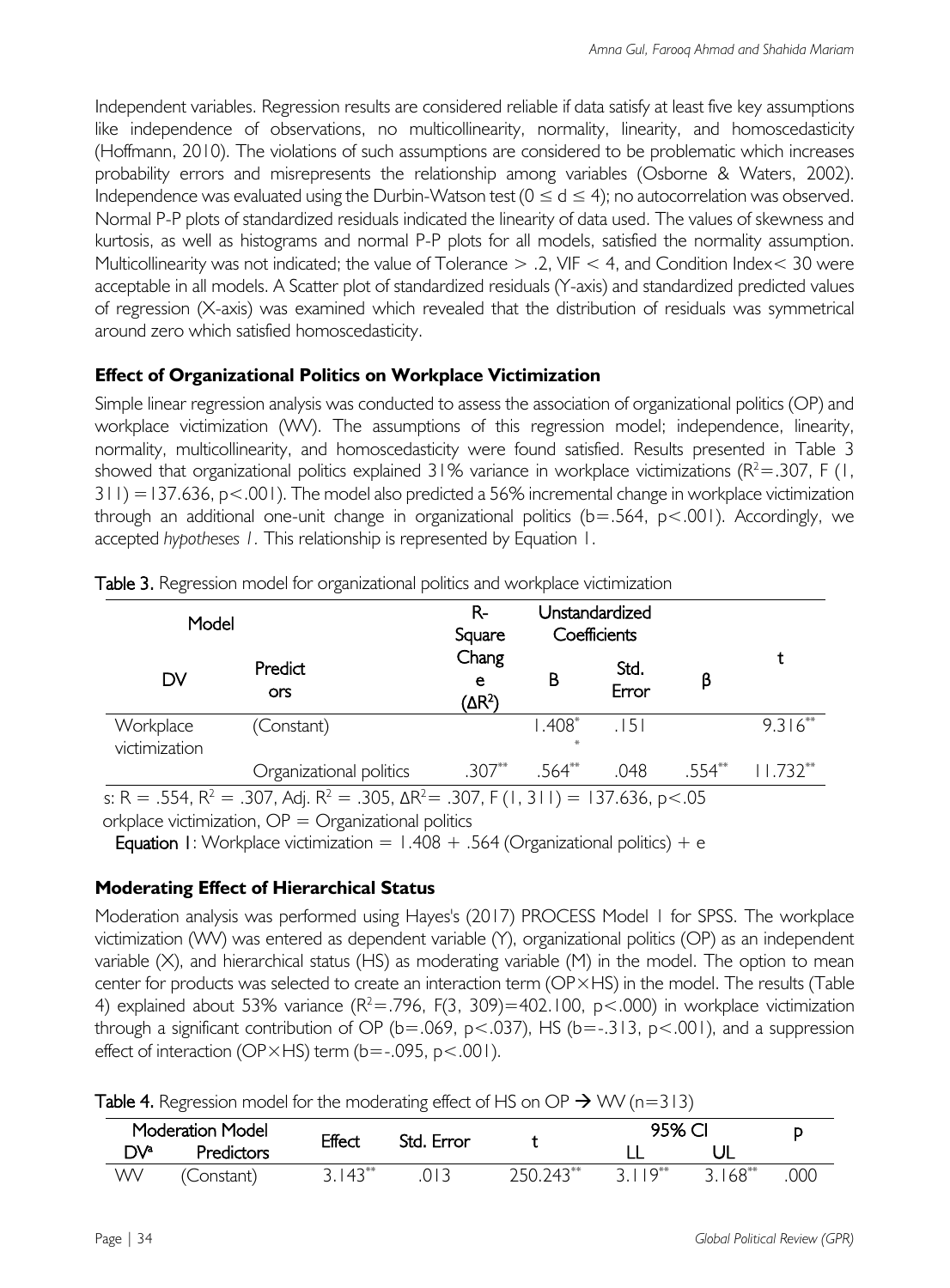*Interactive Effects of Perceived Organizational Politics and Hierarchical Status on Workplace Victimization*

| <b>HS</b>           | $-313**$   | 013    | $24.399***$ $-0.339***$ $-0.288***$ 000 |          |                       |  |
|---------------------|------------|--------|-----------------------------------------|----------|-----------------------|--|
| $\bigcap P$         | 069*       | 033    | 2.089*                                  |          | $.004^*$ . 134* . 037 |  |
| Interaction         | $-.095***$ | . .028 | $-3.429**$                              | $-150**$ | $-.041***$ .001       |  |
| $(OP\times HS)^{b}$ |            |        |                                         |          |                       |  |

Conditional effect(s) of X on Y at values of the moderator:

| HS.   | Effect | -SF  | $+$   |      |                |      |
|-------|--------|------|-------|------|----------------|------|
| -.907 | .155   | 034  | 4.547 | .000 | .088           | .223 |
| .000  | .069   | .033 | 2.089 |      | .037 .134 .134 |      |
| 1.163 | -.042  | .053 | -.783 | .434 | .063           | .063 |

Significant at \*p<.05 and \*\*p<.01 (1-tailed), CI=Confidence Interval using 1000 bootstrap samples.

a. Dependent variable (DV), b. Moderating variable: Hierarchical status (HS), where;

X=Organizational politics (OP), Y=Workplace victimization (WV)

SE=Standard Error, LL=Lower Level, UL=Upper Level

Model Summary:

 $=$  892, R<sup>2</sup> = .796, MSE = .034, F (3, 309) = 402.100, p < .05

Equation 2:  $WW = 3.143 - .313(HS) + .069(OP) - .095(OPxHS) + e$ 

The conditional effects of organizational politics on workplace victimization were significant at low (.155), medium (.069), and high (-.042) values of the moderator  $(\pm 1 \text{ SD})$ . The interaction plot (Figure 2) of the moderating model indicated that workplace victimization increased with a decreasing level of employees' hierarchical status and increased perception of organizational politics within the organization. Accordingly, we accepted the *hypothesis 2*. The statistical relationship is represented by Equation 2 and Figure 2.

| Organizational | Employee | Workplace     | 3.700                            |                                     |                                          |                                      |
|----------------|----------|---------------|----------------------------------|-------------------------------------|------------------------------------------|--------------------------------------|
| politics       | status   | victimization |                                  |                                     |                                          |                                      |
| $-.400$        | $-.907$  | 3.365         | 3.500                            |                                     |                                          | 3.490                                |
| .000           | $-.907$  | 3.427         | 3.300                            | 3.365                               | 3.427                                    |                                      |
| .400           | $-.907$  | 3.490         | Workplace victimization<br>3.100 | $-3.116$                            | 3.143                                    | 3.171                                |
| $-.400$        | .000     | 3.116         | 2.900                            |                                     |                                          |                                      |
| .000           | .000     | 3.143         | 2.700                            | $\Delta$ 2.796                      | $\frac{1}{2.779}$                        | $\Delta$ 2.762                       |
| .400           | .000.    | 3.171         |                                  |                                     |                                          |                                      |
| $-.400$        | 1.163    | 2.796         | 2.500                            | Low                                 | Average                                  | High                                 |
| .000           | 1.163    | 2.779         |                                  |                                     | Perceived organizational politics        |                                      |
| .400           | 1.163    | 2.762         |                                  | $\rightarrow$ Employee status (Low) | $-\blacksquare$ Employee status (Medium) | $\rightarrow$ Employee status (High) |



### **Discussion**

The first research question regarding the nature of the relationship between organizational politics and workplace victimization has been addressed by finding empirical support to accept the hypothesis 1. Organizational politics significantly contribute towards workplace victimization explaining 31% variance. Organizational politics has emerged to be a stronger associate of workplace victimization. It is a social process with both functional and dysfunctional sides to it. In its functional roles, organizational politics can allow a certain extent of flexibility, which other systems don't. However, it becomes dysfunctional when Organizational interests collide with the self-interest of employees. Victimizations (bullying) seem to thrive in a hectic and competitive work environment where political tactics are more frequent as employees try to sabotage the performance of colleagues to get an improved position (Salin, 2003). Ineffective leadership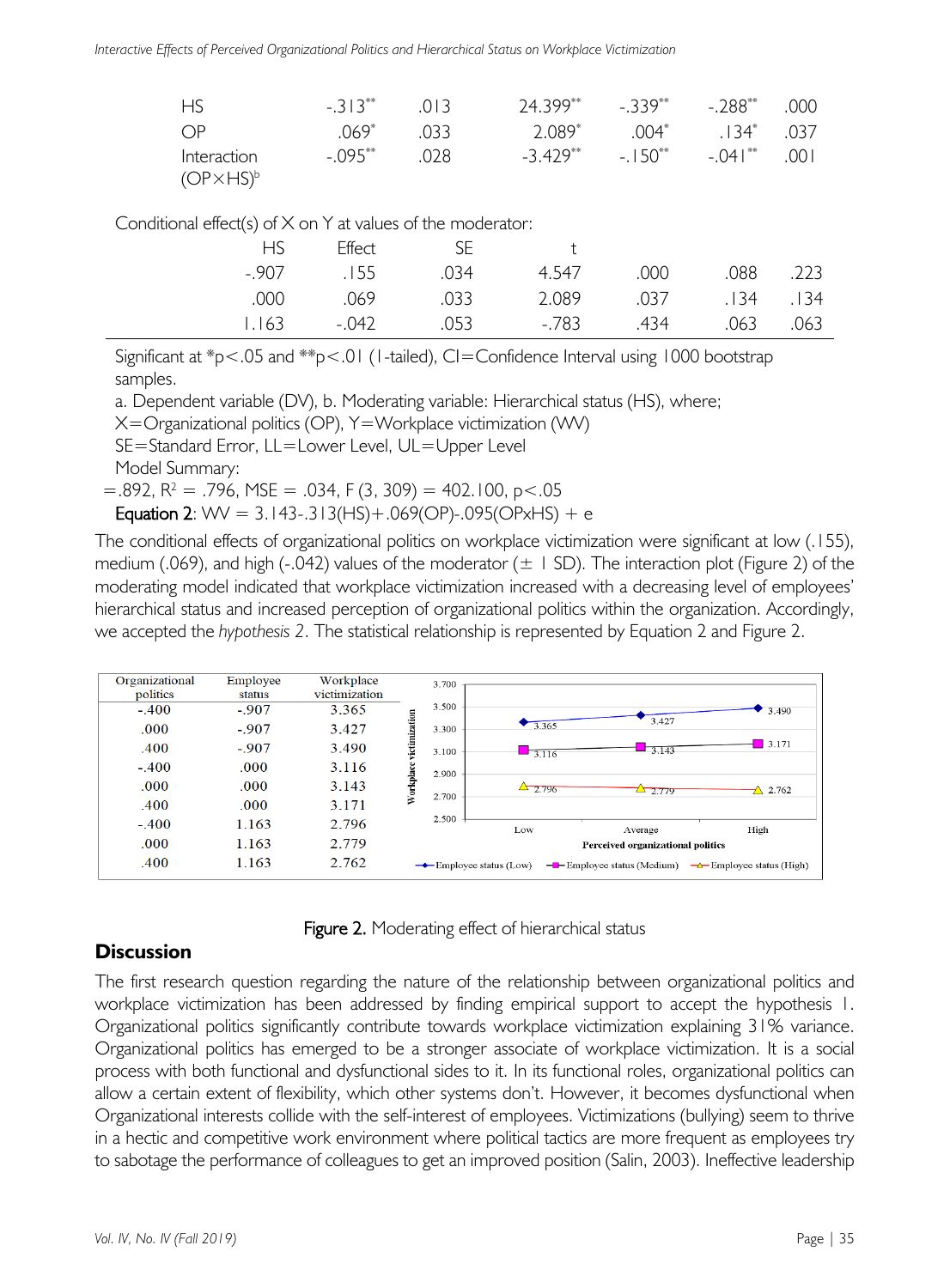and certain reward systems possibly increase the employee's concern to eliminate people who are considered as rivals or burdens leading to dysfunctional political behaviors and consequently to victimization (Salin, 2005). Johan et al. (2007) also found support for this hypothesis saying a dysfunctional work environment provides fertile ground for victimization to work and grow. Hence, victimization prevails, particularly, in stressful work situations (Hourani et al., 2018; Lambert et al., 2018).

The second research question regarding the moderating effect of hierarchical status on the relationship between organizational politics and workplace victimization has been addressed by finding empirical support to accept hypothesis 2. Results supported that interactive effective hierarchical status and organizational politics significantly contributed towards workplace victimization explaining 79.6% variance. This indicated that hierarchical status moderates the politics-victimization relationship in a way that employees at higher positions in the hierarchy will be less victimized initiated by organizational politics whereas those in lower positions will be more prone to workplace victimization. Victim status provides a buffer against workplace victimization to higher status employees than lower-status ones. These results are also supported by some earlier studies that process of organization politics, which involves both high vs. lower status employees who involve in a struggle for personal advantages, initiate victimization which will be detrimental to some than others. Aquino (2000) explained that employee position in the organizational hierarchy is a strong buffer against intimidating acts. The results also imply that employees who lack authority to influence become victims of political games instead of benefiting from them. However, higher status employees who have legitimate power own the right for some sort of social deference and compliance. They are in a better position to not only initiate and handle political behaviors and victimization but also benefit from them (Aquino et al., 2001; Ash-Houchen & Lo, 2018).

#### **Conclusion and Recommendations**

Perceived organizational politics is a situational and environmental antecedent of workplace victimizations. Employees; hierarchical position moderates the relationship between organizational politics and victimization in a way that exposure to political climate with a lower level of the hierarchical position may induce higher levels of victimization as compared to those holding higher positions in the hierarchy. Power constraints associated with lower status employees cause them deprive of positive treatments. Overall, findings suggest that politics at work should be discouraged to prevent victimization since it has negative repercussions for all stakeholders including individual employees, groups, organizations, and the community at large. This calls universities to develop policies for the friendly and convenient workplace for lower status employees as well as reduce power disparities.

In the organizational quest to increase the social and emotional wellness of employees (Qaisar, Mariam, & Ahmad, 2018) and to mitigate workplace victimization, the pivotal focus should be on functional and stress-free environmental factors. Management needs to be aware that victimization can also occur in a highly competitive work environment where an employee can pursue personal interest at the expense of institutional interest. Therefore, while encouraging competition in institutions to get maximum results, management should be aware of a possible increase in politically inclined behaviors. This suggests a need for the management to have a policy on victimization and take preventive measures.

From human resource management perspectives, findings suggest selecting persons who are less likely to engage in politics and victimization at work. Certain personality type i.e. big five personality traits and dark vs light triad personalities may be considered in selection, training, and development programs. This perspective may the subject of future research.

Moreover, the research has advantages for students in the long run. Teachers are builders of nations. If they are not having a healthy space to work, this problem will be transferred to students and ultimately will be Reflected through their results. The research implies that for the students and higher education performs well, teachers need to work well.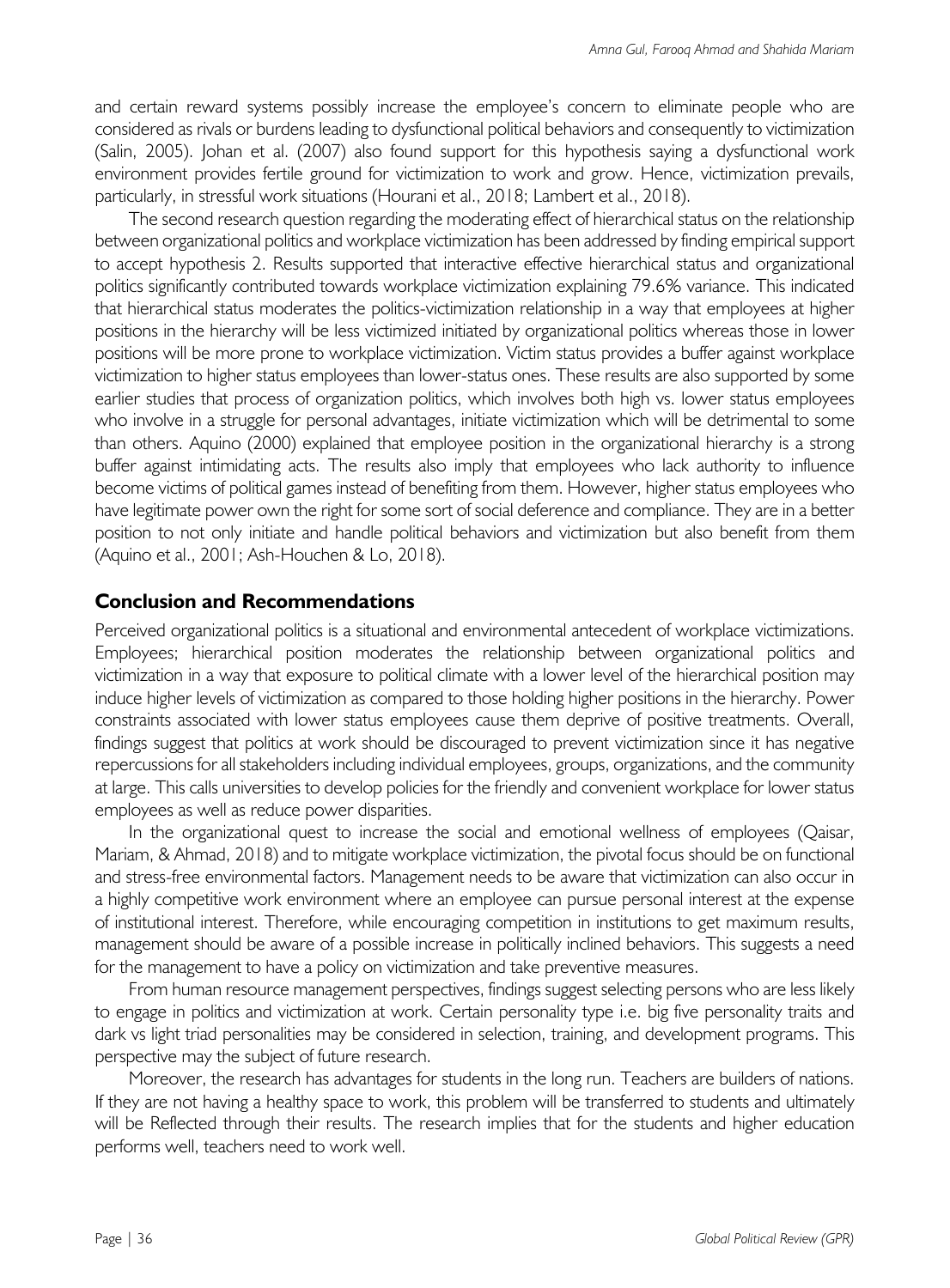### **Limitations and Future Research**

We focused on the victim's perspective without accounting for the perspective of perpetrators and observers of the same victimizing situation. Further, research can benefit from a dyadic approach involving both the victim and the perpetrator. This enables the study to gain a better understanding of the conditional impact of organizational politics on victimization at different values of hierarchical status. This research has drawn a sample from teaching faculties of universities located in Lahore only. This limits the generalizability of findings in all universities and other organizations which may have different organizational cultures being located in different social setups. Future studies may involve a larger sample including administrative employees and lower-level subordinate staff from universities across Pakistan. The mixed-method or qualitative methods would also provide more nuanced insights into factors that stimulate political climate and workplace victimization. Due to the current global transformations of higher education, a better understanding of how different systems affect employee workplace experiences will be highly relevant. Future research can also be widened to other groups of employees, like salespeople and soldiers to use findings in the development of guidelines for victimization reduction in different professions and contexts. Lastly, we examined the moderating role of hierarchical status using only one dimension of power e.g. legitimate power. Further, research may examine other forms of power i.e. coercive power, expert power, referent power, and reward power to account for their potential buffering effect on the organizational politics-victimization relationship.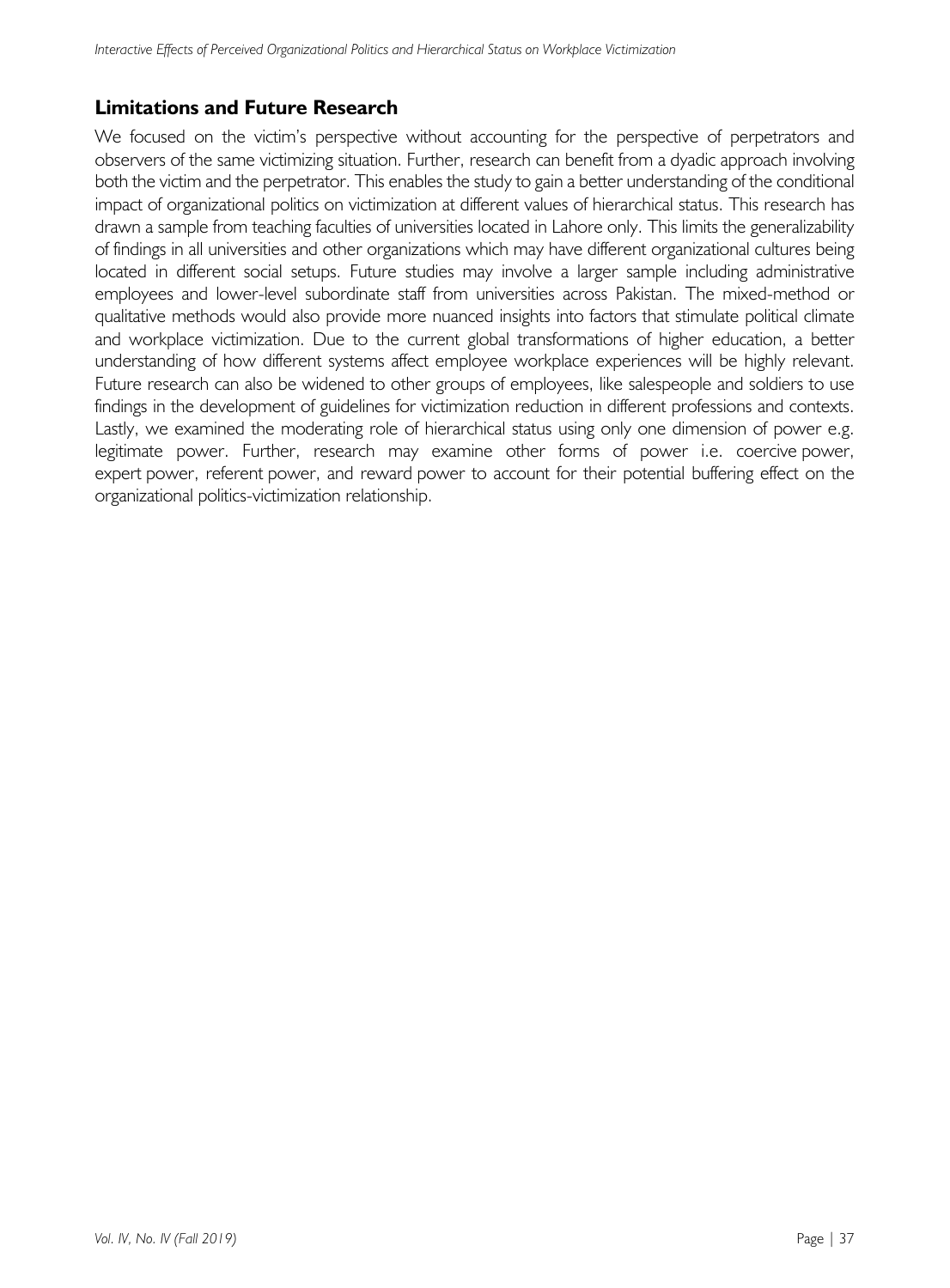### **References**

- Alias, M., & Rasdi, R. M. (2015). Organizational predictors of workplace deviance among support staff. *Procedia-Social and Behavioral Sciences*, *172*(1), 126-133.
- Amponsah-Tawiah, K., & Annor, F. (2017). Do personality and organizational politics predict workplace victimization? A study among Ghanaian employees. *Safety and Health at Work*, *8*(1), 72-76.
- An, Y., & Kang, J. (2016).Relationship between organizational culture and workplace bullying among Korean nurses. *Asian nursing research*, *10*(3), 234-239.
- Aquino, K. (2000). Structural and individual determinants of workplace victimization: The effects of hierarchical status and conflict management style. *Journal of Management*, *26*(2), 171-193.
- Aquino, K., &Thau, S. (2009). Workplace victimization: Aggression from the target's perspective. *Annual review of psychology*, *60*, 717-741.
- Aquino, K., Galperin, B. L., & Bennett, R. J. (2004).Social status and aggressiveness as moderators of the relationship between interactional justice and workplace deviance. *Journal of Applied Social Psychology*, *34*(5), 1001-1029.
- Aquino, K., Grover, S. L., Bradfield, M., & Allen, D. G. (1999).The effects of negative affectivity, hierarchical status, and self-determination on workplace victimization. *Academy of management journal*, *42*(3), 260-272.
- Ashforth, B. E. (1997). Petty tyranny in organizations: A preliminary examination of antecedents and consequences. *Canadian Journal of Administrative Sciences/Revue Canadienne des Sciences de l'Administration*, *14*(2), 126-140.
- Ash-Houchen, W., & Lo, C. C. (2018). Intersections of gender and sexual minority status: Co-occurring bullying victimization among adolescents. *Computers in Human Behavior*, *80*, 262-270.
- Balducci, C., Alfano, V., &Fraccaroli, F. (2009). Relationships between mobbing at work and MMPI-2 personality profile, posttraumatic stress symptoms, and suicidal ideation and behavior. *Violence and Victims*, *24*(1), 52-67.
- Balducci, C., Cecchin, M., &Fraccaroli, F. (2012). The impact of role stressors on workplace bullying in both victims and perpetrators, controlling for personal vulnerability factors: A longitudinal analysis. *Work & Stress*, *26*(3), 195-212.
- Baron, R. A., & Neuman, J. H. (1996). Workplace violence and workplace aggression: Evidence on their relative frequency and potential causes. *Aggressive Behavior: Official Journal of the International Society for Research on Aggression*, *22*(3), 161-173.
- Berry, C. M., Ones, D. S., & Sackett, P. R. (2007). Interpersonal deviance, organizational deviance, and their common correlates: a review and meta-analysis. *Journal of applied psychology*, *92*(2), 410.
- Braithwaite, V., Ahmed, E., & Braithwaite, J. (2008). Workplace bullying and victimization: The influence of organizational context, shame, and pride. *International Journal of OrganisationalBehaviour*, *13*(2), 71-94.
- Cortina, L. M., Magley, V. J., Williams, J. H., & Langhout, R. D. (2001). Incivility in the workplace: incidence and impact. *Journal of occupational health psychology*, *6*(1), 64-80.
- Cortina, L. M., Rabelo, V. C., & Holland, K. J. (2018). Beyond blaming the victim: Toward a more progressive understanding of workplace mistreatment. *Industrial and Organizational Psychology*, *11*(1), 81-100.
- Dash, S. S., & Jena, L. K. (2019). Self-deception, emotional neglect, and workplace victimization. *International Journal of Workplace Health Management*, *13*(1), 81-94.
- Drory, A. (1993). Perceived political climate and job attitudes. *Organization Studies*, *14*(1), 59-71.
- Duffy, M. K., Ganster, D. C., & Pagon, M. (2002). Social undermining in the workplace. *Academy of Management Journal*, *45*(2), 331-351.
- Einarsen, S., & Mikkelsen, E. G. (2003). Individual Effects of Exposure to Bullying at Work. In *Bullying and Emotional Abuse in the Workplace* (pp. 127-144). Taylor & Francis.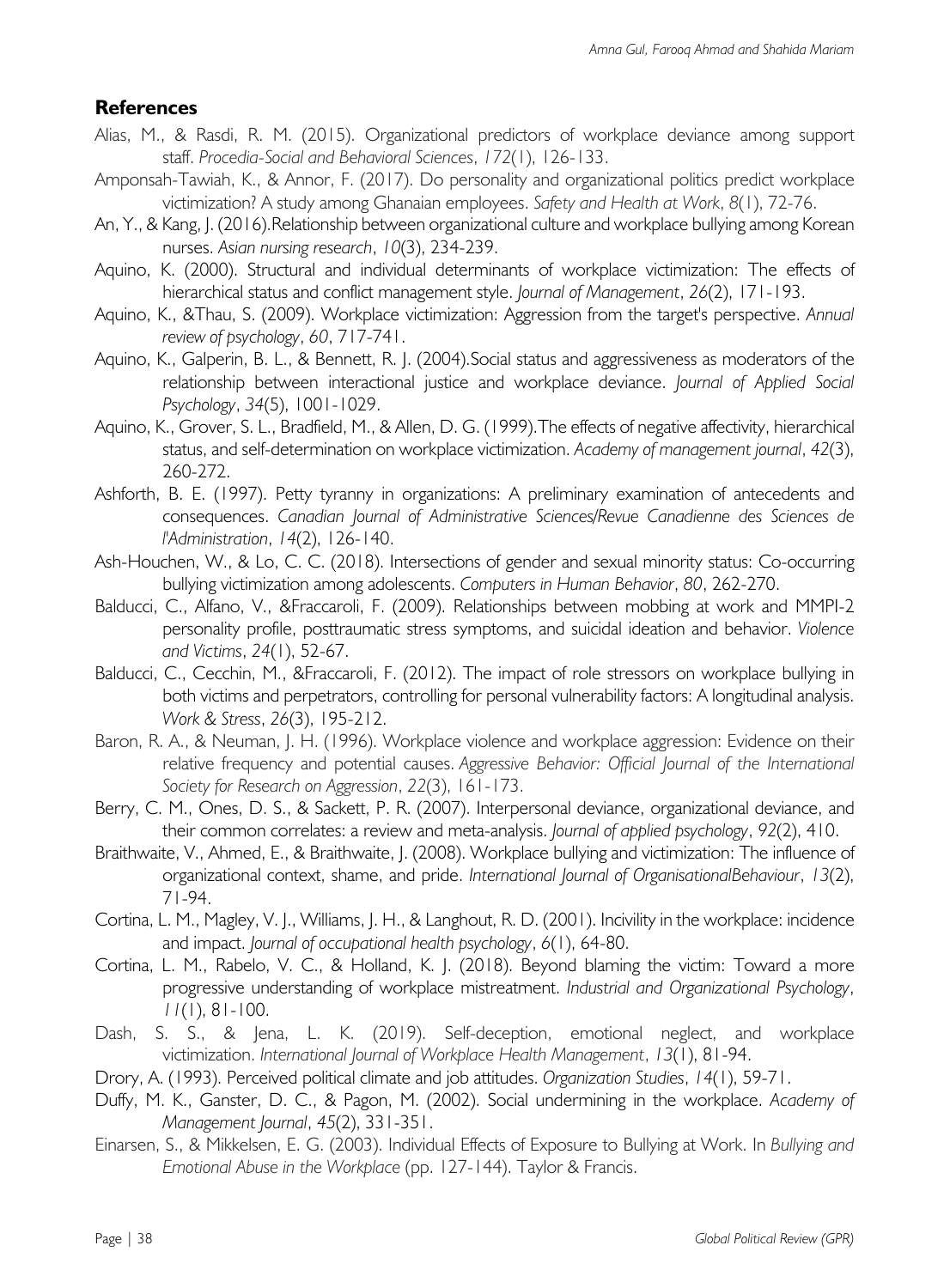- Einarsen, S., Hoel, H., &Notelaers, G. (2009).Measuring exposure to bullying and harassment at work: Validity, factor structure and psychometric properties of the Negative Acts Questionnaire-Revised.*Work & Stress*, *23*(1), 24-44.
- Einarsen, S., Hoel, H., Baal, D., & Cooper, C. L. (2011). The concept of bullying and harassment at work: The European tradition. *Bullying and harassment in the workplace: Developments in theory, research, and practice*, *2*, 3-40.
- Ferris, G.R., et al. (1996). Perceptions of Organizational Politics: prediction, stress-related implications, and outcomes. *Human Relations*, 49(2), *233*-266.
- French, J. R., Raven, B., & Cartwright, D. (1959).The bases of social power. *Classics of organization theory*, *7*, 311-320.
- Hackney, K. J., & Perrewé, P. L. (2018). A review of abusive behaviors at work: The development of a process model for studying abuse. *Organizational Psychology Review*, *8*(1), 70-92.
- Hair, J. F., Black, W. C., Babin, B. J., Anderson, R. E., & Tatham, R. L. (2010). Multivariate Data Analysis (7th ed.). New Jersey: Pearson Education Inc.
- Hansen, Å. M., Grynderup, M. B., Bonde, J. P., Conway, P. M., Garde, A. H., Kaerlev, L., ... & Willert, M. (2018). Does workplace bullying affect long-term sickness absence among coworkers? *Journal of occupational and environmental medicine*, *60*(2), 132-137.
- Hayes, A. F. (2017). *Introduction to mediation, moderation, and conditional process analysis: A regressionbased approach*. Guilford Publications.
- Hoffmann, J. P. (2010). Linear regression analysis: applications and assumptions. *Brigham Young University, Provo*.
- Hourani, L. L., Williams, J., Lattimore, P. K., Morgan, J. K., Hopkinson, S. G., Jenkins, L., & Cartwright, J. (2018). Workplace victimization risk and protective factors for suicidal behavior among active duty military personnel. *Journal of affective disorders*, *236*, 45-51.
- Itzkovich, Y. (2014). Incivility: The Moderating Effect of Hierarchical Status Does a Manager Inflict More Damage. *Journal of Management Research*, *6*(3), 86-98.
- Jia, J., Li, D., Li, X., Zhou, Y., Wang, Y., Sun, W., & Zhao, L. (2018). Peer victimization and adolescent Internet addiction: The mediating role of psychological security and the moderating role of teacher-student relationships. *Computers in Human Behavior*, *85*, 116-124.
- Johan Hauge, L., Skogstad, A., & Einarsen, S. (2007). Relationships between stressful work environments and bullying: Results of a large representative study. *Work & Stress*, *21*(3), 220-242.
- Kacmar, K. M., & Carlson, D. S. (1997). Further validation of the perceptions of politics scale (POPS): A multiple sample investigation. *Journal of Management*, *23*(5), 627-658.
- Keashly, L. (1998). Emotional abuse in the workplace: Conceptual and empirical issues. *Journal of emotional abuse*, *1*(1), 85-117.
- Keashly, L. (1998). Emotional abuse in the workplace: Conceptual and empirical issues. *Journal of emotional abuse*, *1*(1), 85-117.
- Koivisto, J., & Hamari, J. (2014). Demographic differences in perceived benefits from gamification. *Computers in Human Behavior*, *35*, 179-188.
- Lambert, E. G., Gordon, J., Paoline III, E. A., & Hogan, N. L. (2018). Workplace demands and resources as antecedents of jail officer perceived danger at work. *Journal of Crime and Justice*, *41*(1), 98-118.
- Lane, J., Armstrong, G. S., & Fox, K. A. (2018). Fear of victimization among incarcerated youths: Examining the effects of institutional "neighborhood" characteristics and gang membership. Youth & Society. https://doi.org/10.1177/0044118X18764522
- Leymann, H. (1996). The content and development of mobbing at work. *European journal of work and organizational psychology*, *5*(2), 165-184.